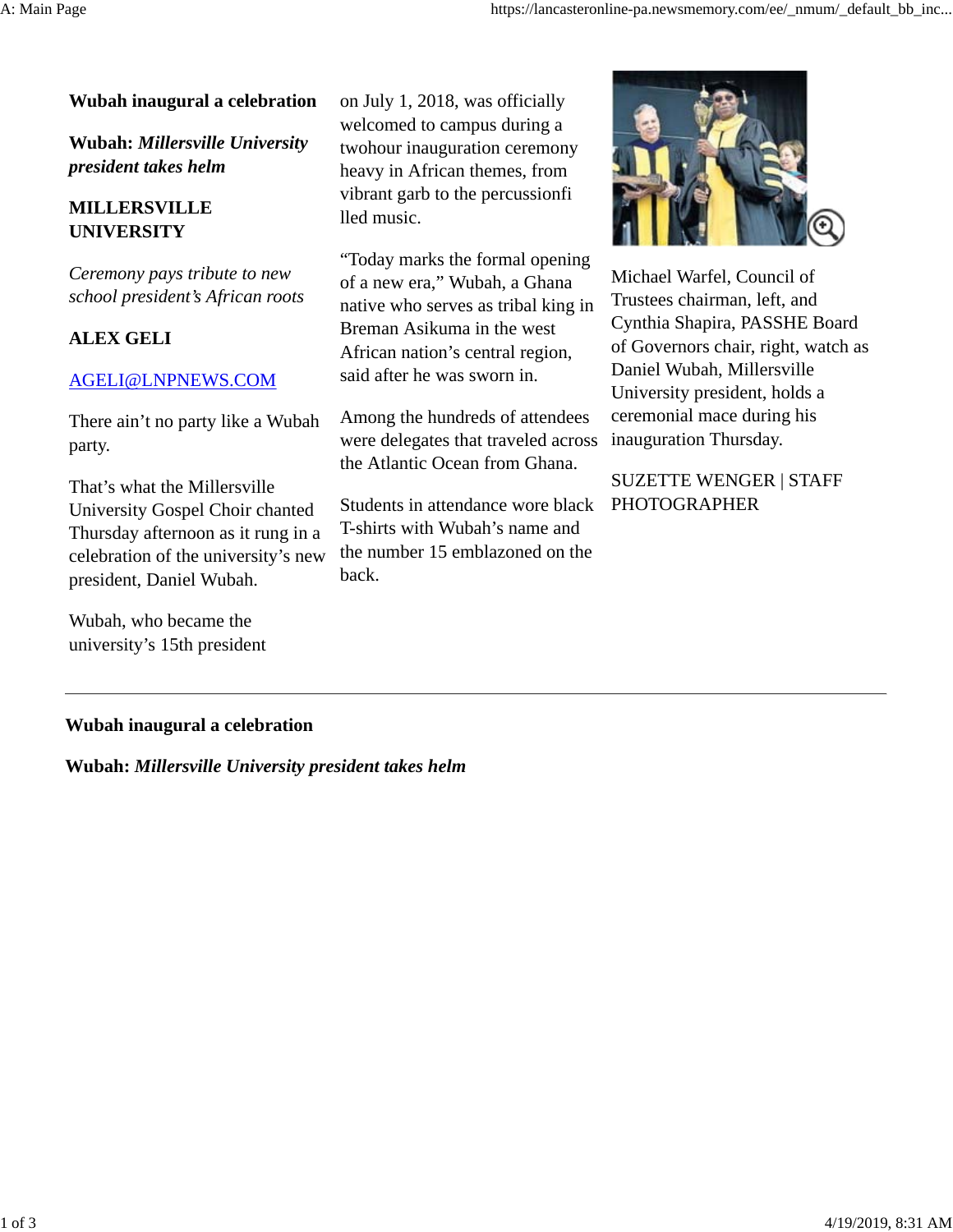During his speech, Wubah emotionally described his upbringing in Ghana. His mother raised him and his siblings singlehandedly after his father died in a car accident when Wubah was 7 years old, he said.

"I doubt she had it in mind that her second-born son," he said, pausing to collect himself, "would end up as president of a university in the United States."

### **University outlook**

Millersville has a lot going for it, he said, citing Tuesday's Made in Millersville conference, where students showcased their art and research projects; the college's studentfocused capital campaign, Imagine the Possible; and new partnerships with local institutions like Thaddeus Stevens College of Technology.

But there's room to grow, he said, particularly in three categories: affordability, use of technology and inclusiveness.

Wubah said he'd like to focus more on philanthropy and corporate partnerships to make up for funding increases the state can't provide and to supply more students with financial aid. "Higher education is one of the few industries where competition drives up cost," he said. "It's time to stop this arms race and consider the benefits of shared cooperation."

The university must collaborate to "move the needle and create a more inclusive community," he

Wubah is a leader worthy of helping the university accomplish that, said retired James Madison University President Linwood Rose in the ceremony's keynote address.

"We expect our leaders to be honest, forward-looking, inspiring and confident," said Rose, who is a friend and mentor of Wubah. "I can assure you that Dr. Wubah was either born with or has acquired these qualities."

# 1











• 1. Eight-year-old Akua Sterling, center, listens Thursday to her grandfather, Daniel Wubah, during his inauguration as president of Millersville University.

• 2. Wubah smiles as he ends his inauguration speech by thanking his wife and family.

• 3. People from Ghana enter Wubah's inauguration Thursday.

# SUZETTE WENGER | STAFF PHOTOGRAPHER PHOTOS